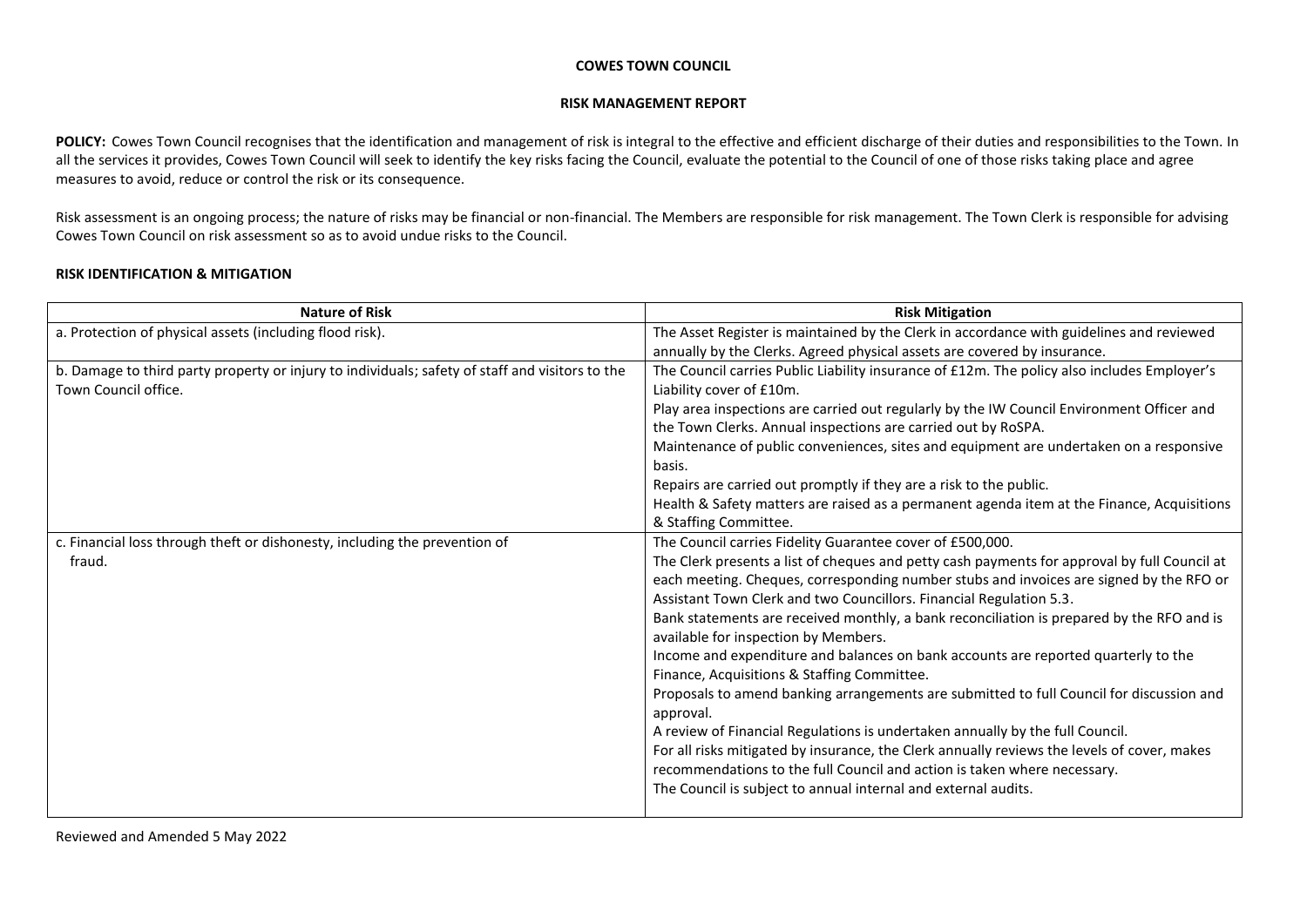| d. Adequate resources in place to cover running costs, deliver services and take on          | A draft budget is prepared annually by the Town Clerk for consideration by the Finance,      |
|----------------------------------------------------------------------------------------------|----------------------------------------------------------------------------------------------|
| discretionary services from the IOW Council; reduction, capping or loss of precept and       | Acquisitions & Staffing Committee and proposed for adoption by the full Council.             |
| grant.                                                                                       | Quarterly statements of expenditure against budget are presented to the Finance,             |
|                                                                                              | Acquisitions & Staffing Committee.                                                           |
|                                                                                              | The Council maintains general reserves equivalent to approximately nine months' running      |
|                                                                                              | costs in line with NALC recommendations.                                                     |
|                                                                                              | Requests to take on discretionary services are considered by the full Council.               |
|                                                                                              | The Council considers the impact of raising the precept against a reduction in services when |
|                                                                                              | setting the annual budget.                                                                   |
| e. Business continuity if staff are unable to access Council offices following a significant | Alternative office accommodation may be available or working from home is an option for      |
| event.                                                                                       | staff.                                                                                       |
| f. Conflicts of interest when engaging contractors, professional advisers or other providers | Standing Orders and Financial Regulations (including tendering) are reviewed annually and    |
| or when purchasing products or services.                                                     | are intended to avoid conflicts of interest when engaging contractors, professional advisers |
|                                                                                              | or other providers or when purchasing products or services.                                  |
|                                                                                              | Declarations of Interests by Members associated with any agenda item are minuted at the      |
|                                                                                              | start of each meeting or as they arise during a meeting.                                     |
|                                                                                              | The Members' Register of Interests (Financial & Other Interests) is held by the Town Clerk   |
|                                                                                              | and a copy is held by the Monitoring Officer at the Isle of Wight Council. It is the         |
|                                                                                              | responsibility of Members to notify the Town Clerk of any changes. The Town Clerk advises    |
|                                                                                              | Members to review their Register of Interests at the Annual Town Council meeting each        |
|                                                                                              | May.                                                                                         |
| g. Ensuring regulatory compliance.                                                           | The Town Clerk is responsible for ensuring that legal, statutory and other provisions        |
|                                                                                              | governing or affecting the running of the Council are observed and for advising the Council  |
|                                                                                              | of the same. The Town Clerk attends regular training courses on specific matters and         |
|                                                                                              | receives correspondence, documents and other information, which are brought to the           |
|                                                                                              | attention of the Council.                                                                    |
|                                                                                              | In order to ensure that information is received from the widest possible range of sources    |
|                                                                                              | the Council is a member of the Isle of Wight Association for Local Councils (IWALC) and the  |
|                                                                                              | Town Clerk is a member of the Society of Local Council Clerks.                               |
|                                                                                              | The Town Clerk and Assistant Town Clerk are CiLCA (Certificate in Local Council              |
|                                                                                              | Administration) qualified.                                                                   |
| h. Competency of Councillors.                                                                | Members are offered training opportunities provided by IWALC which are free of charge.       |
|                                                                                              | These training courses include Chairmanship training and Core Skills for new Councillors.    |
|                                                                                              | Members are also invited to attend policy forums (e.g. planning) as well as briefings and    |
|                                                                                              | discussion events. Reports are tabled at full Council meetings and minuted.                  |
|                                                                                              | The Council carries Libel & Slander cover of £250,000.                                       |
| i. Ensuring proper legal powers are available in decision-making and                         | The Town Clerk undertakes to ensure that the Council does not act 'ultra vires' when a       |
| ensuring the proper use of funds granted under specific powers or S137.                      | decision is taken. It is recorded if the Council decides against the Town Clerk's advice.    |
|                                                                                              | Standing Orders are reviewed annually. S137 grants are listed separately in the accounts.    |
|                                                                                              |                                                                                              |